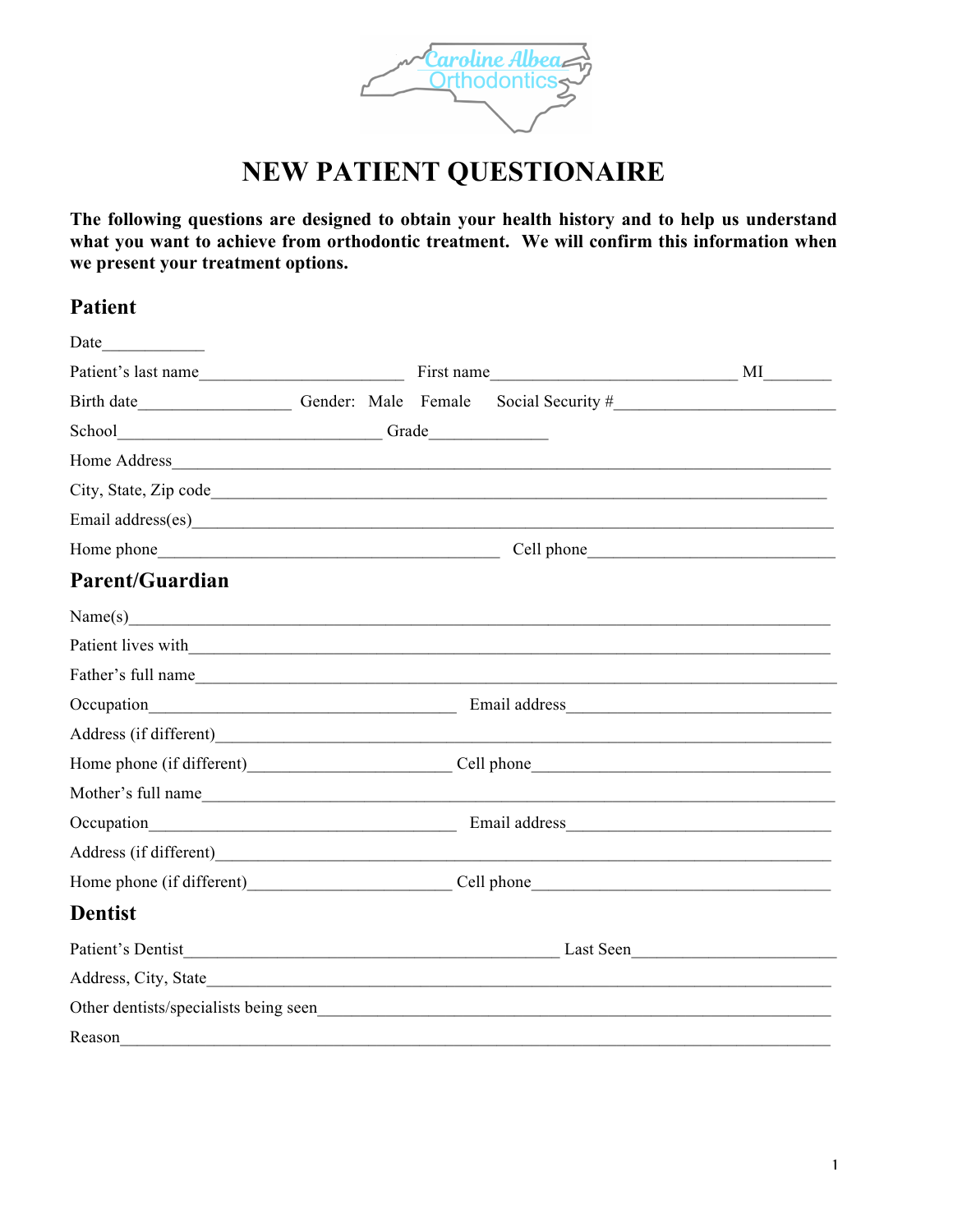### **MY CHIEF CONCERNS ARE:**

# **CHECK ALL STATEMENTS BELOW THAT APPLY TO THE PATIENT:**

**\_\_\_\_\_\_\_\_\_\_\_\_\_\_\_\_\_\_\_\_\_\_\_\_\_\_\_\_\_\_\_\_\_\_\_\_\_\_\_\_\_\_\_\_\_\_\_\_\_\_\_\_\_\_\_\_\_\_\_**

## **The Teeth**

- $\Omega$  There are spaces between the teeth that I do not like.
- $\Omega$  The teeth are crooked and overlapping.
- $\overline{O}$  The teeth stick out too far.
- O The mouth seems too small, not enough room for the teeth.
- $\Omega$  The teeth are coming in the wrong places.
- **O** Not aware of any problems.
- O Other

#### **The Bite**

- $\Omega$  The bite is comfortable and I can eat what I want with no difficulties.
- **O** I feel there is a problem with the bite or I have been told there is a problem.
- **O** I have frequent or chronic pain in my jaws, face or head.
- $\Omega$  My jaws click, pop, or lock when I open my mouth.
- $\Omega$  I have or have had difficulty in opening and/or closing my jaws.
- $\Omega$  I clench my teeth during the day or grind my teeth during the night.
- O Other

#### **The Orthodontist**

- $\Omega$  This is my first experience with an orthodontist.
- $\bigcirc$  The patient has worn braces before. (year)
- **O** The patient has a family member that has or has had braces.
- **Q** I have seen another orthodontist and I would like a second opinion.

#### **What I Expect from Orthodontic Treatment**

- m I want all the teeth straightened and the bite corrected if possible.
- **O** I want the lower teeth straightened and aligned.
- $\Omega$  I only want the upper teeth straightened and aligned.
- **Q** I only want to find out if any treatment is needed.
- O Other

#### **How Soon Would You Like to Get Started?**

- m I would like to get started as soon as possible if it is determined that treatment is indicated.
- m I want to meet with the orthodontist to discuss the results of the diagnosis before making a decision.
- m I want to discuss the findings with my spouse before making a decision to start treatment.
- $\Omega$  I want to delay treatment as long as possible.

## **Dental Insurance**

| Primary policy holder's full name                | Birth date              |     |  |  |  |  |
|--------------------------------------------------|-------------------------|-----|--|--|--|--|
| Social Security #                                | Relationship to patient |     |  |  |  |  |
| Address and phone (if not listed above)          |                         |     |  |  |  |  |
| Insurance Company                                | Group $#$               | ID# |  |  |  |  |
| Does this policy have orthodontic benefits? OYes | ODon't Know<br>ONo      |     |  |  |  |  |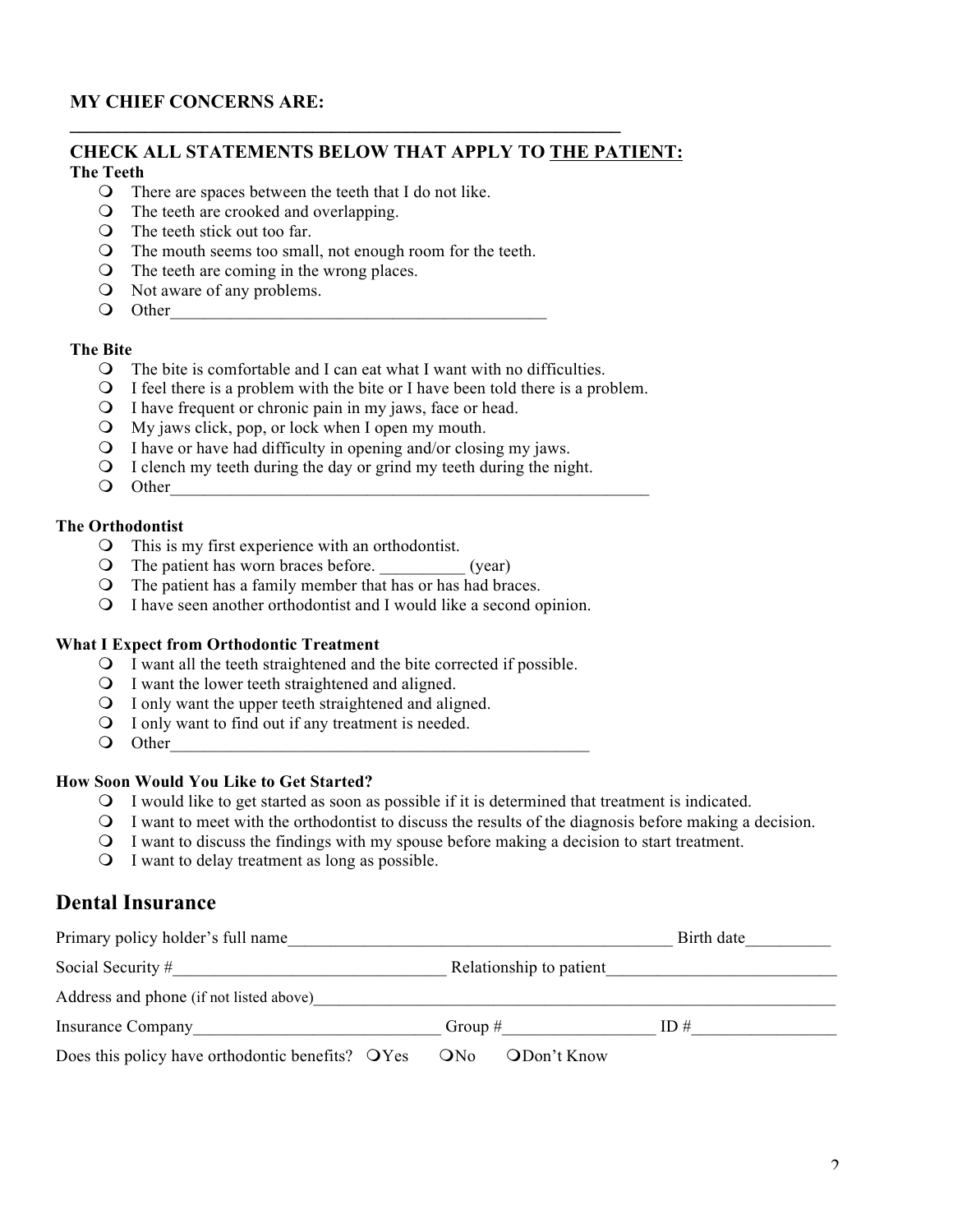## **Medical History**

## **Physician**

|                                         | Reason      | <u> 1989 - Johann Barnett, fransk politik (f. 1989)</u> |  |  |  |
|-----------------------------------------|-------------|---------------------------------------------------------|--|--|--|
| Now or in the past has the patient had: |             |                                                         |  |  |  |
| Y                                       | ${\bf N}$   | Un                                                      |  |  |  |
| $\circ$                                 | $\bigcirc$  | O Birth defects or hereditary problems?                 |  |  |  |
| $\circ$                                 | $\bigcirc$  | O Any injuries to face, head, neck?                     |  |  |  |
| $\circ$                                 | $\bigcirc$  | O Frequent headaches or migraines                       |  |  |  |
| $\circ$                                 | $\bigcirc$  | O High or low blood pressure?                           |  |  |  |
| $\circ$                                 | $\bigcirc$  |                                                         |  |  |  |
| $\circ$                                 | $\bigcirc$  | O Excessive bleeding or bruising, anemia?               |  |  |  |
| $\circ$                                 | $\bigcirc$  | O Asthma?                                               |  |  |  |
| $\circ$                                 | $\bigcirc$  | O Allergies?                                            |  |  |  |
| O                                       | $\bigcirc$  | O Tonsils or adenoid condition?                         |  |  |  |
| $\circ$                                 | $\bigcirc$  | O Vision, hearing, or speech problems?                  |  |  |  |
| $\circ$                                 | $\bigcirc$  | O Frequently breathe through mouth or snore?            |  |  |  |
| $\circ$                                 | $\bigcirc$  | O Arthritis or joint problems?                          |  |  |  |
| $\circ$                                 | $\bigcirc$  | O Endocrine or thyroid problems?                        |  |  |  |
| $\circ$                                 | $\bigcirc$  | O Diabetes?                                             |  |  |  |
| $\circ$                                 | $\bigcirc$  | O Kidney problems?                                      |  |  |  |
| Ő                                       | $\bigcirc$  | O Hepatitis, jaundice, or other liver problems?         |  |  |  |
| $\circ$                                 | $\circ$     | O Immune system problems?                               |  |  |  |
| $\Omega$                                | $\circ$     | O Seizures, fainting spells, neurologic problems?       |  |  |  |
| $\circ$                                 | $\circ$     | O History of osteoporosis?                              |  |  |  |
| $\circ$                                 | $\bigcirc$  | O Cancer, tumor, radiation treatment or chemotherapy?   |  |  |  |
| $\circ$                                 | $\bigcirc$  | O Medications, including supplements, non-prescription? |  |  |  |
|                                         |             | <b>Dental History</b>                                   |  |  |  |
| Y                                       | $\mathbf N$ | Un                                                      |  |  |  |
| $\circ$                                 | $\bigcirc$  | O Baby teeth or adult teeth removed?                    |  |  |  |

- $\overline{O}$   $\overline{O}$  Extra or missing teeth?
- $\overline{O}$   $\overline{O}$  Injury to teeth?